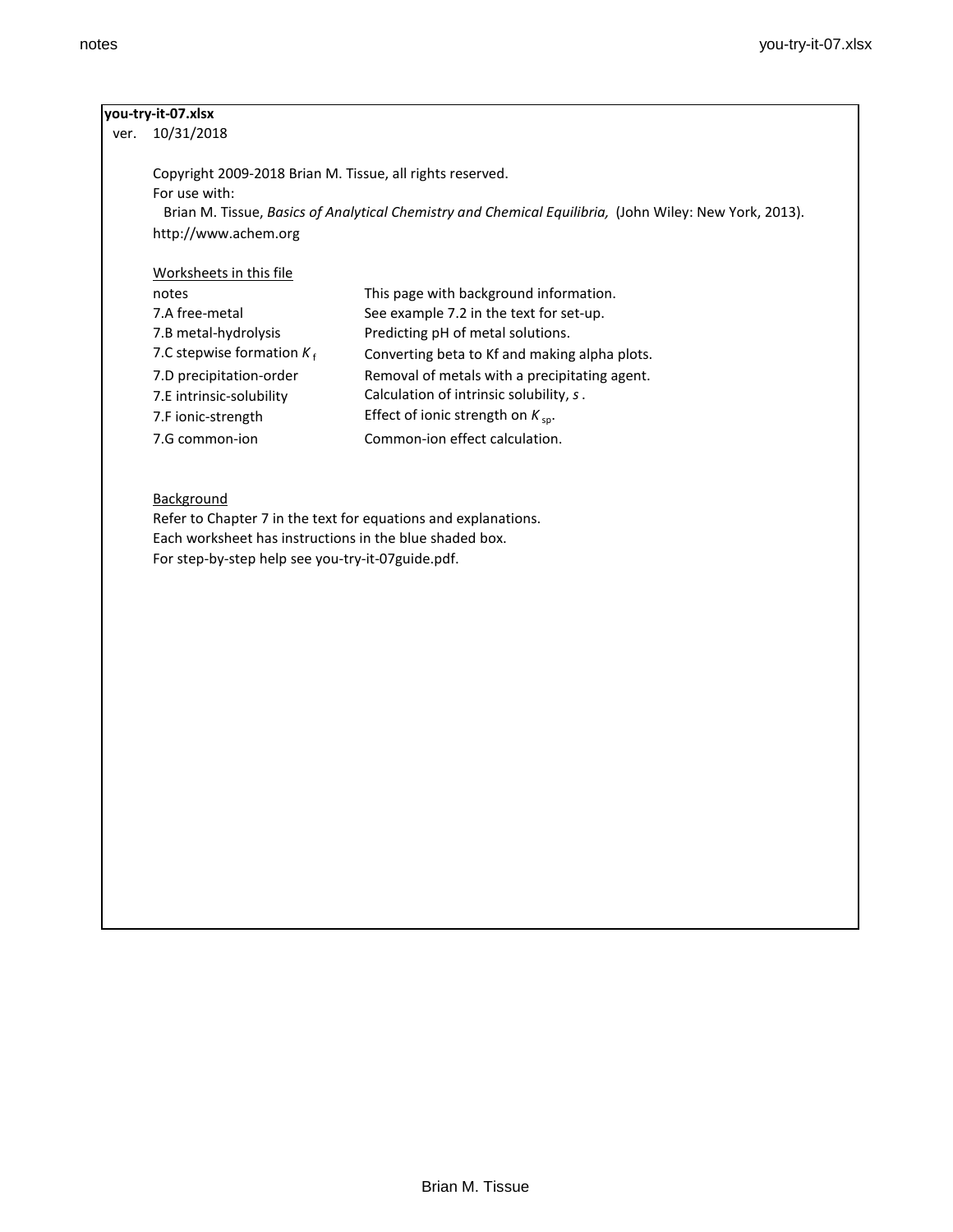## **You-Try-It 7.A Free Metal Fraction**

Table 7.A.1 lists different ammonia concentrations, where  $c$  \_NH<sub>3</sub> represents formal concentration.

1. Predict the fraction of Ag<sup>+</sup> remaining as the free ion for each solution.

You may do your calculations assuming that  $\beta_2' = \beta_2$ .

The formal concentration of Ag<sup>+</sup> is  $c_{Ag}$  = 5.0×10<sup>-4</sup> M.

The equilibrium is:

$$
Ag^+ + 2 NH_3 \rightleftharpoons Ag(NH_3)_2^+.
$$

Hint: spreadsheets are ideal to calculate using successive approximations.

2. Plot the alpha fraction versus  $c$ <sub>\_NH<sub>3</sub>.</sub>

 $\theta_2 = 1.1E+07$ *c* **Ag =** 5.00E-04 M *α* **=** (first guess)

**Table 7.A.1**

|      |                               | $[Ag^{\dagger}]$ |       | $[Ag^{\dagger}]$ |       | $[Ag+]$    |       |
|------|-------------------------------|------------------|-------|------------------|-------|------------|-------|
| case | $c$ <sub>NH<sub>3</sub></sub> | 1st approx       | alpha | 2nd approx       | alpha | 3rd approx | alpha |
| 1    | 2.00E-03                      |                  |       |                  |       |            |       |
| 2    | 4.00E-03                      |                  |       |                  |       |            |       |
| 3    | 6.00E-03                      |                  |       |                  |       |            |       |
| 4    | 8.00E-03                      |                  |       |                  |       |            |       |
| 5    | 1.00E-02                      |                  |       |                  |       |            |       |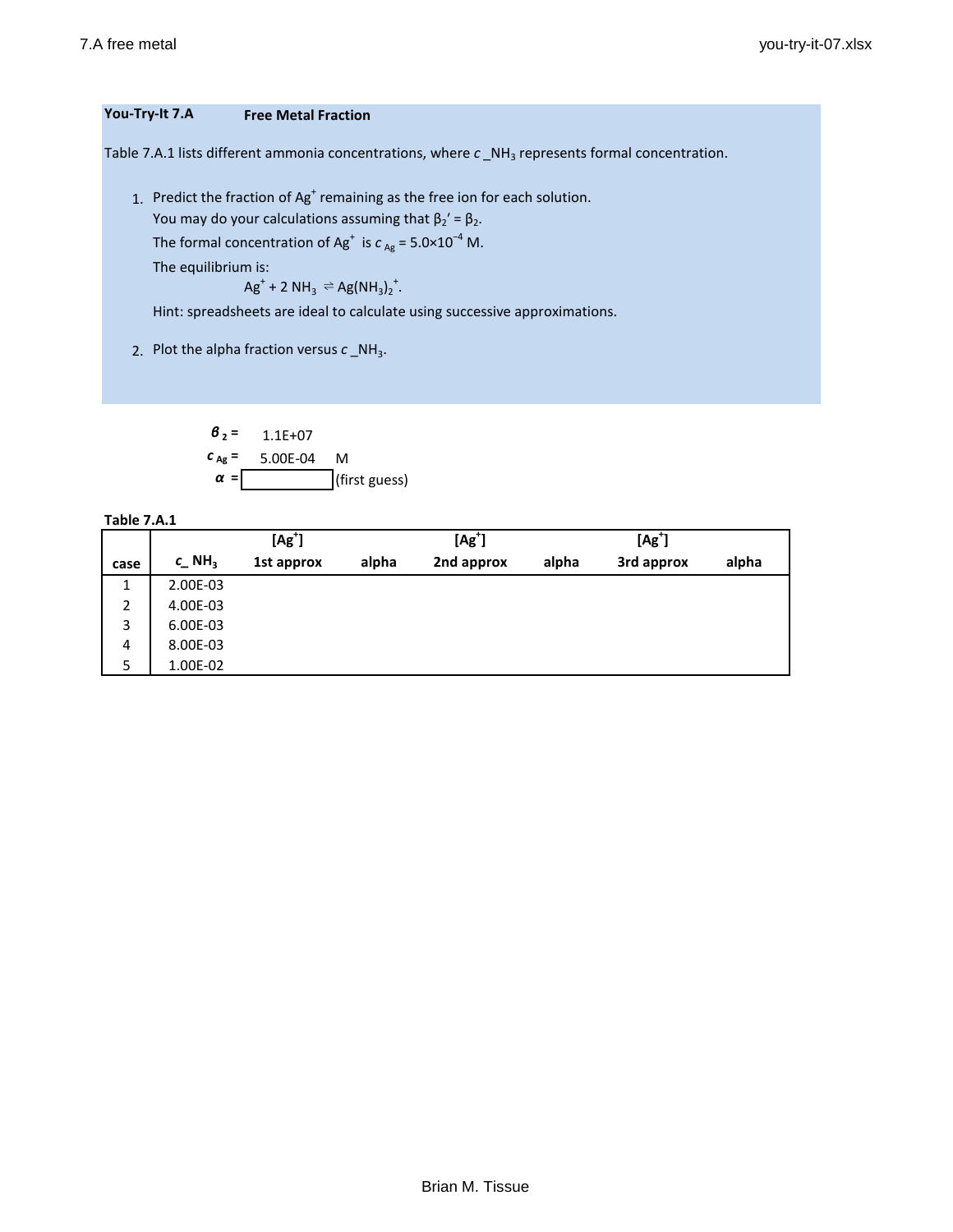| You-Try-It 7.B | <b>Metal Hydrolysis</b>                                     |       |        |
|----------------|-------------------------------------------------------------|-------|--------|
|                | Table 7.B.1 lists several agueous solutions of metal salts. | metal | $pK_a$ |
|                |                                                             |       | $110$  |

- 1. Use the adjacent p $K_a$  values to predict p[H<sub>3</sub>O<sup>+</sup>] for each solution.  $Co^{2+}$  0.7 You may assume that the solutions are degassed to remove  $CO<sub>2</sub>$ .
- 2. Review the results and correct any discrepencies. Recalculate  $p[H_3O^+]$  using the corrected  $K_a'$  values.

| metal     | pK,  |
|-----------|------|
| $Mg^{2+}$ | 11.4 |
| $Co2+$    | 9.7  |
| $Cu2+$    | 7.5  |
| $Co3+$    | 6.6  |
| $Al3+$    | 5.0  |
|           |      |

## **Table 7.B.1**

| case | soluble salt                      | c(M)   | $K_a$ | $[H_3O^{\dagger}]$ | $p[H_3O^+]$ |
|------|-----------------------------------|--------|-------|--------------------|-------------|
| 1    | Cu(NO <sub>3</sub> ) <sub>2</sub> | 0.0010 |       |                    |             |
| 2    | $Al_2(SO_4)_3$                    | 0.0010 |       |                    |             |
| 3    | MgCl <sub>2</sub>                 | 0.0010 |       |                    |             |
| 4    | MgCl <sub>2</sub>                 | 0.10   |       |                    |             |

## There are two calculations that we should revisit.

The first calculation to check is case 3, the 0.001 M  $MgCl<sub>2</sub>$ .

If we expect metal hydrolysis to make a solution acidic, a basic pH of 7.2 does not make any sense. In this case, the amount of  $H_3O^+$  produced by the Mg<sup>2+</sup> is lower than the autoionization of water. We may neglect the metal hydrolysis and predict that the solution will have a pH of 7:

| case ' | soluble salt      | M      | v<br>^ a | $[\mathsf{H}_3\mathsf{O}^{\scriptscriptstyle{\mathsf{T}}}]$ | p[H <sub>3</sub> O <sup>*</sup> |
|--------|-------------------|--------|----------|-------------------------------------------------------------|---------------------------------|
| ں      | MgCl <sub>2</sub> | 0.0010 |          |                                                             |                                 |

In case 4, a higher concentration of Mg<sup>2+</sup> does affect the solution pH.

The other calculation that we can revise is in case 2.

The calculated result of  $[H_3O^+]$  = 1.4E-4 M is not insignificant compared to the 1.0E-3 M metal concentration. Recall that we calculated  $[H_3O^+]$  assuming that  $(c - [H3O+]) \approx c$ . We can recalculate using a successive approximation:

| case   | soluble salt   | (M.    | v<br>… | [H <sub>3</sub> O <sup>**</sup> | [H,O <sup>+</sup> ] | $p[H_3O^+]$ |
|--------|----------------|--------|--------|---------------------------------|---------------------|-------------|
| -<br>- | $Al_2(SO_4)_3$ | 0.0010 |        |                                 |                     |             |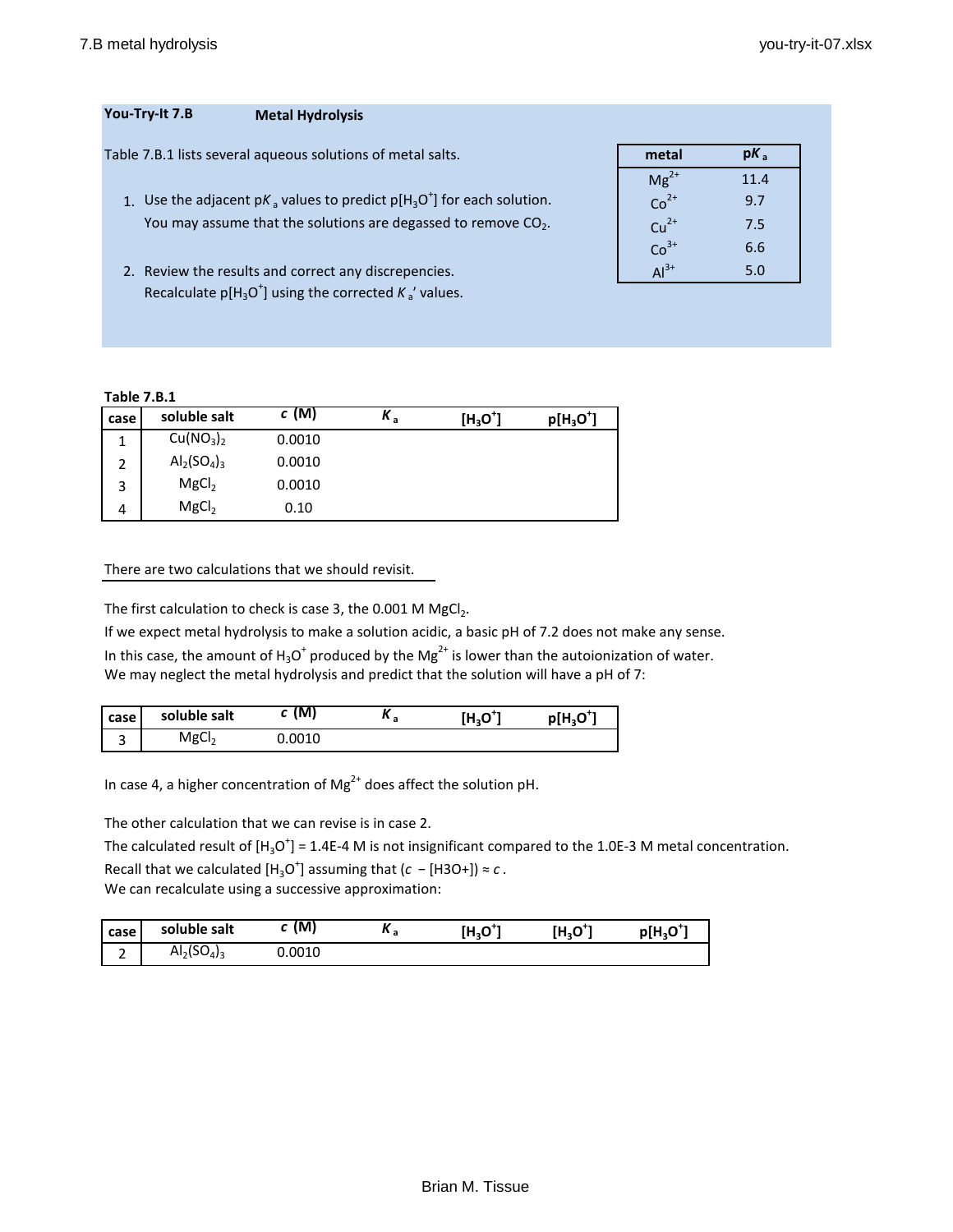## **You-Try-It 7.C Stepwise** *K* **<sup>f</sup>**

Tables 7.C.1 and 2 list cumulative formation constants for two different metal-ligand combinations.

- 1. Use the *β*<sub>n</sub> values to calculate stepwise formation constants, *K*<sub>n</sub>. We will neglect activity effects in these calculations, i.e.,  $K_n' = K_n$ .
- 2. Use the stepwise formation constants,  $K_n$  to plot alpha plots. Equations for alpha values are on page 264 of the text.

**Table 7.C.1. Log formation constants for Fe3+/SCN<sup>−</sup> complexes**

|                    | $n = 1$ | $n = 2$ |
|--------------------|---------|---------|
| log 6 <sub>n</sub> | 2.11    | 3.30    |
| б,                 |         |         |
|                    |         |         |

# Table 7.C.2. Log formation constants for Cu<sup>2+</sup>/NH<sub>3</sub> complexes

|                       | $n = 1$ | $n = 2$ | $n = 3$ | $n = 4$ |
|-----------------------|---------|---------|---------|---------|
| $\log 6$ <sub>n</sub> | 4.25    | 7.61    | 10.60   | 12.40   |
| $\sigma_{n}$          |         |         |         |         |
| $n_{n}$               |         |         |         |         |

| $[1]$       | log[L] | alpha0 | alpha1 | alpha2 |
|-------------|--------|--------|--------|--------|
| $1.0E - 06$ |        |        |        |        |
| 2.0E-06     |        |        |        |        |
| 4.0E-06     |        |        |        |        |
| 6.0E-06     |        |        |        |        |
| 8.0E-06     |        |        |        |        |
| 1.0E-05     |        |        |        |        |
| 2.0E-05     |        |        |        |        |
| 4.0E-05     |        |        |        |        |
| 6.0E-05     |        |        |        |        |
| 8.0E-05     |        |        |        |        |
| 1.0E-04     |        |        |        |        |
| 2.0E-04     |        |        |        |        |
| 4.0E-04     |        |        |        |        |
| 6.0E-04     |        |        |        |        |
| 8.0E-04     |        |        |        |        |
| 1.0E-03     |        |        |        |        |
| 2.0E-03     |        |        |        |        |
| 4.0E-03     |        |        |        |        |
| 6.0E-03     |        |        |        |        |
| 8.0E-03     |        |        |        |        |
| 1.0E-02     |        |        |        |        |
| 2.0E-02     |        |        |        |        |
| 4.0E-02     |        |        |        |        |
|             |        |        |        |        |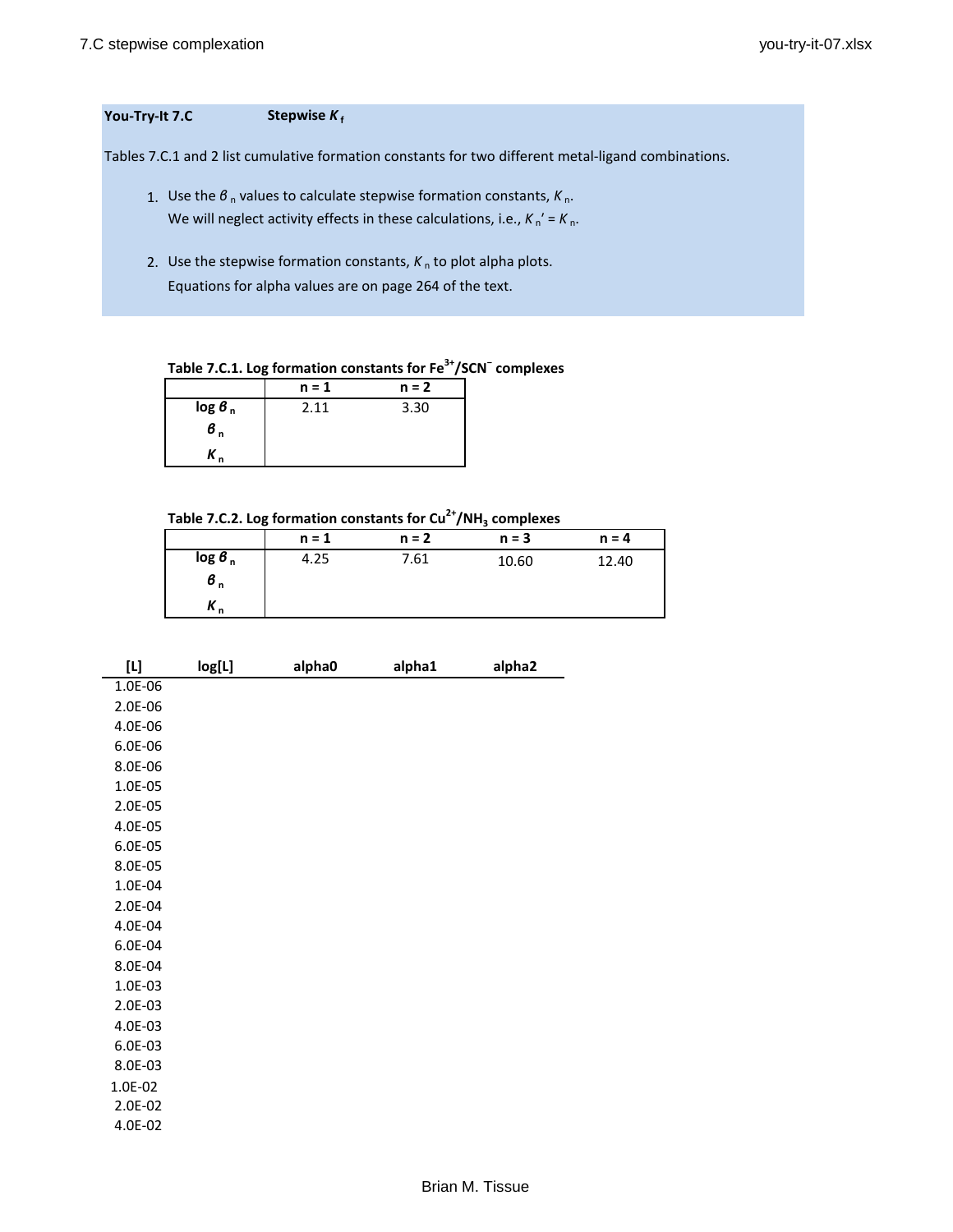6.0E-02 8.0E-02 1.0E-01 2.0E-01 4.0E-01 6.0E-01 8.0E-01

| 1.0E+00 |  |
|---------|--|
|         |  |

|             | log[L] | alpha0 | alpha1 | alpha2 | alpha3 | alpha4 |
|-------------|--------|--------|--------|--------|--------|--------|
| $1.0E - 06$ |        |        |        |        |        |        |
| 2.0E-06     |        |        |        |        |        |        |
| 4.0E-06     |        |        |        |        |        |        |
| 6.0E-06     |        |        |        |        |        |        |
| 8.0E-06     |        |        |        |        |        |        |
| 1.0E-05     |        |        |        |        |        |        |
| 2.0E-05     |        |        |        |        |        |        |
| 4.0E-05     |        |        |        |        |        |        |
| 6.0E-05     |        |        |        |        |        |        |
| 8.0E-05     |        |        |        |        |        |        |
| $1.0E-04$   |        |        |        |        |        |        |
| 2.0E-04     |        |        |        |        |        |        |
| 4.0E-04     |        |        |        |        |        |        |
| 6.0E-04     |        |        |        |        |        |        |
| 8.0E-04     |        |        |        |        |        |        |
| 1.0E-03     |        |        |        |        |        |        |
| 2.0E-03     |        |        |        |        |        |        |
| 4.0E-03     |        |        |        |        |        |        |
| 6.0E-03     |        |        |        |        |        |        |
| 8.0E-03     |        |        |        |        |        |        |
| $1.0E-02$   |        |        |        |        |        |        |
| 2.0E-02     |        |        |        |        |        |        |
| 4.0E-02     |        |        |        |        |        |        |
| 6.0E-02     |        |        |        |        |        |        |
| $8.0E-02$   |        |        |        |        |        |        |
| $1.0E-01$   |        |        |        |        |        |        |
| $2.0E-01$   |        |        |        |        |        |        |
| 4.0E-01     |        |        |        |        |        |        |
| $6.0E-01$   |        |        |        |        |        |        |
| $8.0E - 01$ |        |        |        |        |        |        |
| $1.0E + 00$ |        |        |        |        |        |        |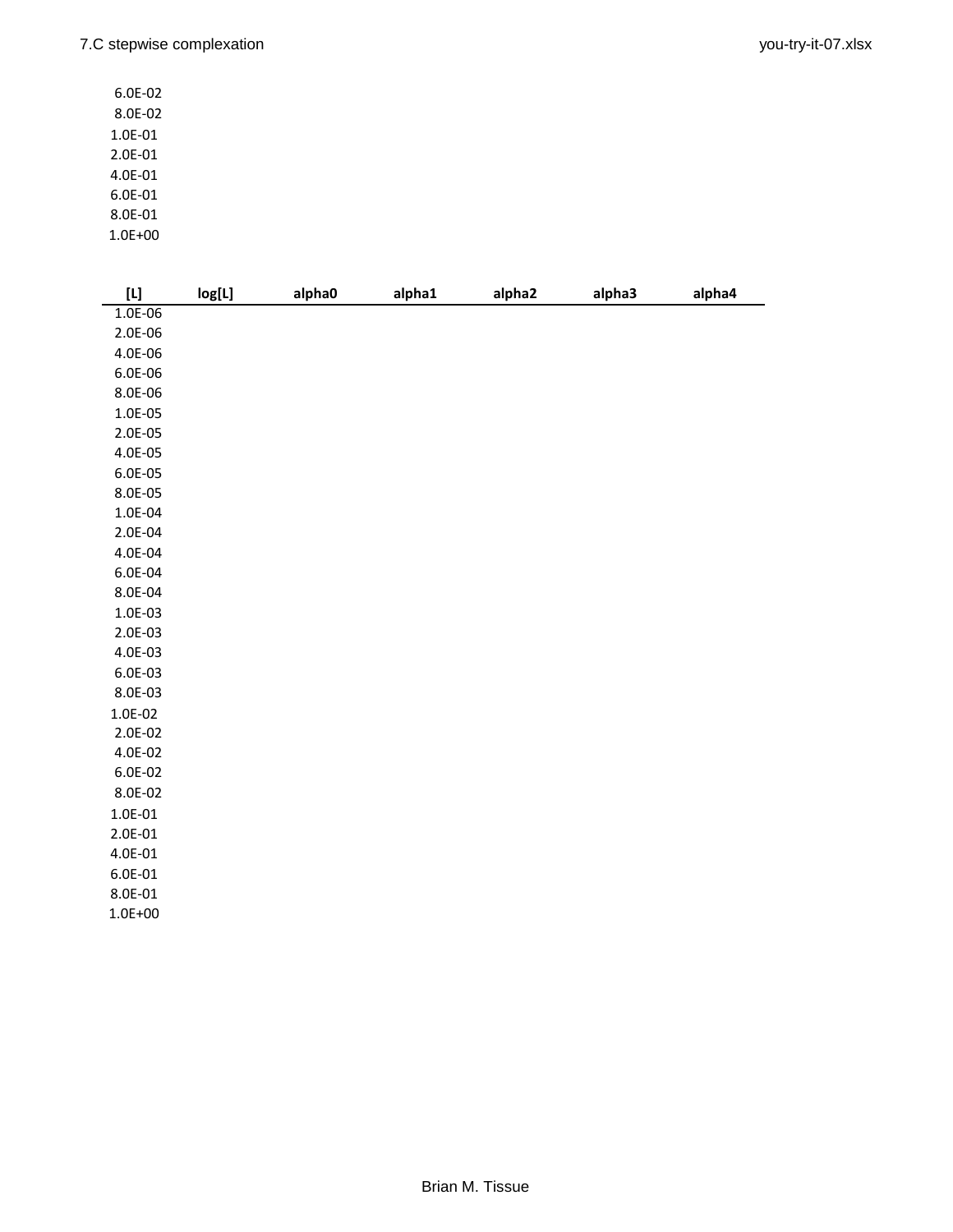## **You-Try-It 7.D Precipitation Order**

Table 7.D.1 lists  $K_{sp}$  values for several metal sulfide precipitates.

1. Use a  $K_{sp}$  expression to determine the sulfide concentration at which each cation precipitates. You may assume that the sulfide is not protonated and that there are no other competing equilibria. You may also do your calculations assuming that  $K_{sp}$ ' =  $K_{sp}$ . The concentration of the metal ions is in cell D15.

2. List the metal sulfides in the order in which they would precipitate as S<sup>−</sup> is added. You may assume that the metal ions are present in equal concentrations.

 $[metal] = 0.001$  M

Table 7.D.1. Addition of Na<sub>2</sub>S to 0.001 M metal nitrate solution.

| insoluble salt                 | $K_{sp}$ | $K_{sp}$ | exp_M | exp X | [S¯] |
|--------------------------------|----------|----------|-------|-------|------|
| CdS                            | 8.00E-27 | 8.00E-27 |       |       |      |
| Cu <sub>2</sub> S              | 2.50E-48 | 2.50E-48 |       |       |      |
| CuS                            | 6.30E-36 | 6.30E-36 |       |       |      |
| <b>FeS</b>                     | 6.30E-18 | 6.30E-18 |       |       |      |
| La <sub>2</sub> S <sub>3</sub> | 2.00E-13 | 2.00E-13 |       |       |      |
| <b>PbS</b>                     | 8.00E-28 | 8.00E-28 |       |       |      |

| Table 7.D.2. Precipitation order on addition of $\text{Na}_2\text{S}$ to mixed metal nitrate solution. |
|--------------------------------------------------------------------------------------------------------|
|                                                                                                        |

| insoluble salt | Κ.<br>sp | IS <sup>-</sup> |
|----------------|----------|-----------------|
|                |          |                 |
|                |          |                 |
|                |          |                 |
|                |          |                 |
|                |          |                 |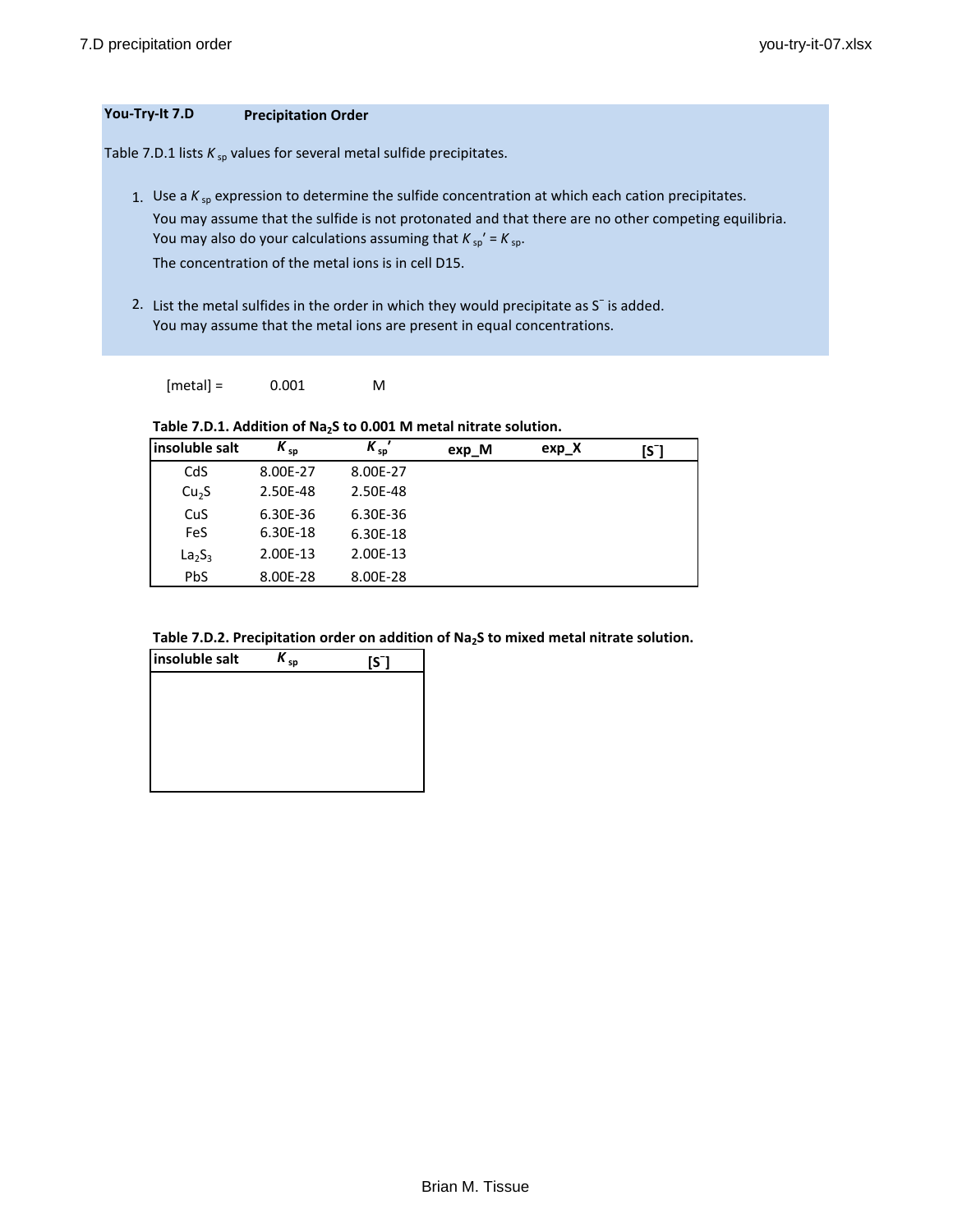#### **You-Try-It 7.E Intrinsic Solubility**

Table 7.E.1 lists a series of insoluble salts.

Sulfide can be used to precipitate metal ions from industrial waste streams. The following calculation predicts the metal concentration that remains in solution. Actual metal concentrations will be higher due to formation of complexes and soluble particulates.

- 1. Use a  $K_{sp}$  expression to predict the intrinsic solubility,  $s$ , of each precipitate. You may do your calculations assuming that  $K_{sp'} = K_{sp}$ . Include the expressions for  $K_{sp}$  and  $s$  in the table.
- 2. Use the calculated values of *s* to determine the metal concentration in solution. Copy values to Table 7.E.2 to organize the calculation.
- 3. Copy the previous results to Table 7.E.3. Use Paste Values for *s* so you can reorder. Convert the M concentration to ppm, ppb, or ppt to show convenient values. Reorder the list from low to high concentration.

**Table 7.E.1. Intrinsic solubility of metal sulfides.**

| insoluble salt                 | $K_{sp}$    | $K_{sp}$    | expression | s | s (M) |
|--------------------------------|-------------|-------------|------------|---|-------|
| CdS                            | 8.0E-27     | 8.0E-27     |            |   |       |
| Cu <sub>2</sub> S              | 2.5E-48     | 2.5E-48     |            |   |       |
| CuS                            | $6.3E - 36$ | $6.3E - 36$ |            |   |       |
| <b>FeS</b>                     | $6.3E-18$   | 6.3E-18     |            |   |       |
| La <sub>2</sub> S <sub>3</sub> | 1.0E-85     | 1.0E-85     |            |   |       |
| <b>PbS</b>                     | 8.0E-28     | 8.0E-28     |            |   |       |

#### **Table 7.E.2. Metal concentration in presence of precipitate.**

| insoluble salt                 | $K_{sp}$ | s(M) | $[m] = x*s$ | [m] (M) |
|--------------------------------|----------|------|-------------|---------|
| CdS                            | 8.0E-27  |      |             |         |
| Cu <sub>2</sub> S              | 2.5E-48  |      |             |         |
| CuS                            | 6.3E-36  |      |             |         |
| FeS                            | 6.3E-18  |      |             |         |
| La <sub>2</sub> S <sub>3</sub> | 2.0E-13  |      |             |         |
| PbS                            | 8.0E-28  |      |             |         |

#### **Table 7.E.3. Metal concentration conversion.**

| insoluble salt                 | $K_{sp}$    | [m] (M) | m f.w. $(g/mol)$ | [m] |  |
|--------------------------------|-------------|---------|------------------|-----|--|
| CuS                            | $6.3E - 36$ |         | 63.55            |     |  |
| La <sub>2</sub> S <sub>3</sub> | 2.0E-13     |         | 138.9            |     |  |
| Cu <sub>2</sub> S              | 2.5E-48     |         | 63.55            |     |  |
| <b>PbS</b>                     | 8.0E-28     |         | 207.2            |     |  |
| CdS                            | 8.0E-27     |         | 112.4            |     |  |
| FeS                            | $6.3E-18$   |         | 55.85            |     |  |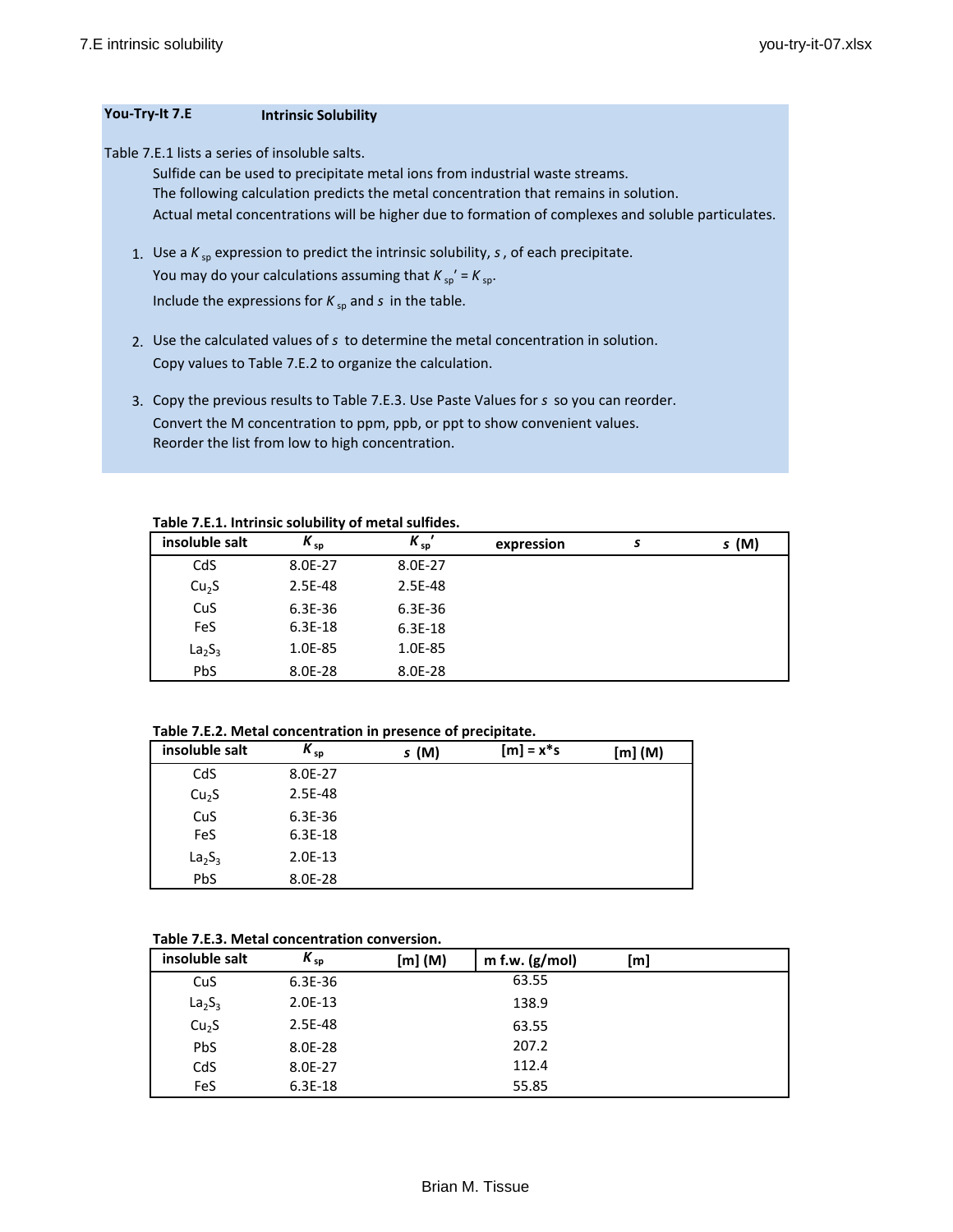### **You-Try-It 7.F Ionic Strength Effects on**  $K_{sp}$ **<sup>***'***</sup>**

Table 7.F.1 lists average activity coefficients for solutions at different ionic strengths. The ion concentration due to intrinsic solubility is usually low enough that we may neglect ionic strength. We will calculate  $K_{sp}$ ' to see how ionic strength, due to spectator ions, can affect solubility.

Table 7.F.2 lists several inorganic precipitates with their  $K_{sp}$  values.

- 1. Write the  $K_{sp}$  and  $K_{sp}'$  expressions for these compounds.
- 2. Use the average activity coefficients to correct  $K_{sp}$  and calculate  $s$  for one or more precipitate.

**Table 7.F.1. Average activity coefficents for given charge.**

| ′с    | $\pm 1$ | ±2   | ±3   |
|-------|---------|------|------|
| 0.001 | 0.96    | 0.87 | 0.73 |
| 0.005 | 0.93    | 0.75 | 0.52 |
| 0.010 | 0.90    | 0.67 | 0.42 |
| 0.050 | 0.82    | 0.47 | 0.20 |
| 0.100 | 0.77    | 0.40 | 0.14 |

(values from Kielland, J. *J. Am. Chem. Soc.* **1937**, *59* , 1675.)

| insoluble salt                 | $K_{sp}$ | $K_{sp}$                  | $K_{sp}$ |
|--------------------------------|----------|---------------------------|----------|
| CdS                            | 8.0E-27  | $K_{sp} = a_{Cd}a_s$      |          |
| Cu <sub>2</sub> S              | 2.5E-48  | $K_{sp} = a_{Cu}^2 a_s$   |          |
| CuS                            | 6.3E-36  | $K_{sp} = a_{Cu}a_{s}$    |          |
| FeS                            | 6.3E-18  | $K_{sp} = a_{Fe}a_{S}$    |          |
| La <sub>2</sub> S <sub>3</sub> | 1.0E-85  | $K_{sp} = a_{La}^2 a_s^3$ |          |
| <b>PbS</b>                     | 8.0E-28  | $K_{sp} = a_{pb}a_s$      |          |

### **Table 7.F.3. Solubility of CdS versus** *I* **c.**

| $^{\prime}$ c | Y <sub>m</sub> | Y x  | $K_{sp}$ | s(M)    |
|---------------|----------------|------|----------|---------|
| ≈0            |                |      | 8.0E-27  | 8.9E-14 |
| 0.001         | 0.87           | 0.87 |          |         |
| 0.005         | 0.75           | 0.75 |          |         |
| 0.010         | 0.67           | 0.67 |          |         |
| 0.050         | 0.47           | 0.47 |          |         |
| 0.100         | 0.40           | 0.40 |          |         |

#### Table 7.F.4. Solubility of  $La_2S_3$  versus  $I_c$ .

| c     | Уm   | γ <sub>x</sub> | $K_{sp}$ | s(M)      |
|-------|------|----------------|----------|-----------|
| ≈0    |      |                | 1.0E-85  | $3.9E-18$ |
| 0.001 | 0.73 | 0.87           |          |           |
| 0.005 | 0.52 | 0.75           |          |           |
| 0.010 | 0.42 | 0.67           |          |           |
| 0.050 | 0.20 | 0.47           |          |           |
| 0.100 | 0.14 | 0.40           |          |           |